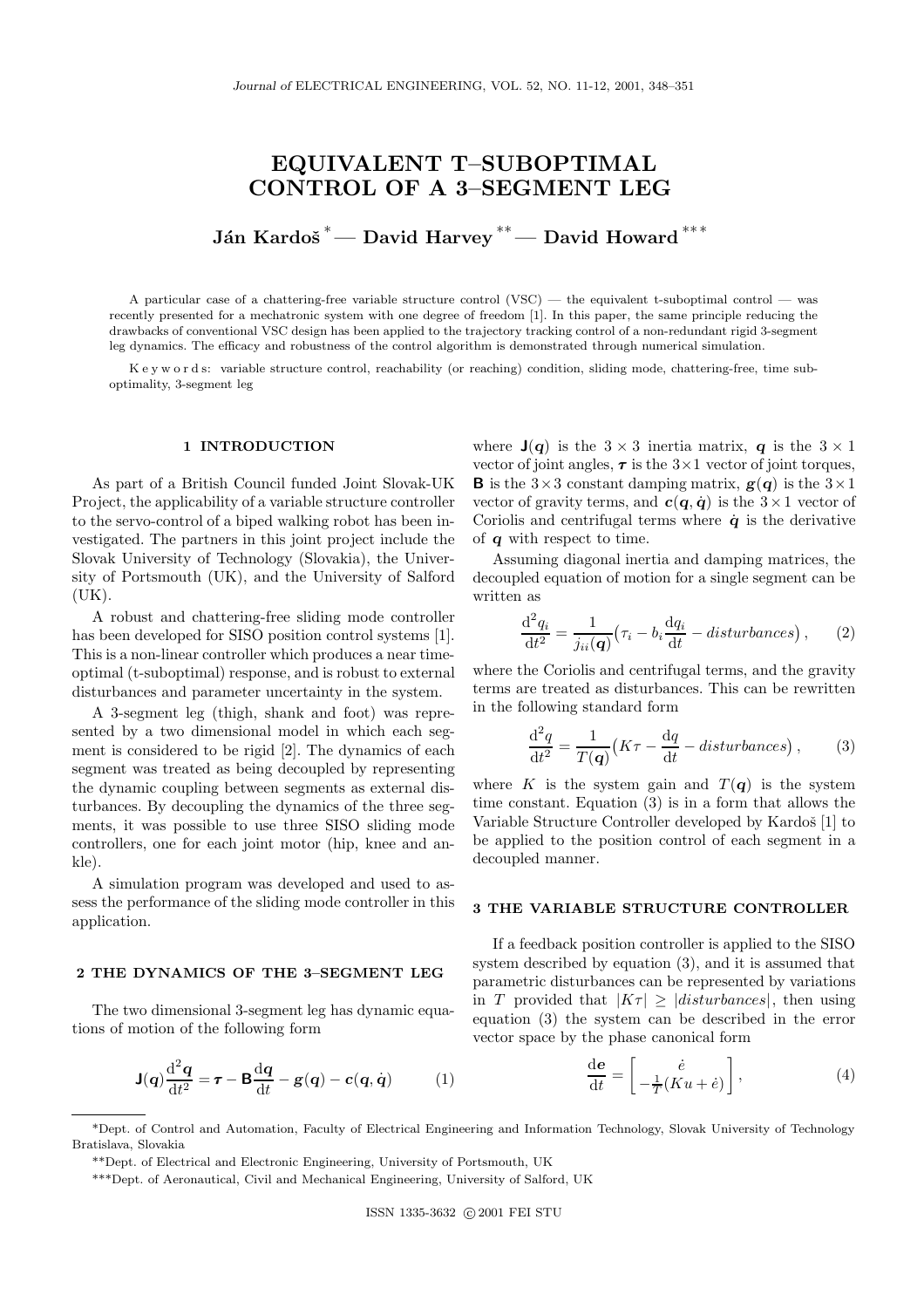

Fig. 1. Basic structure of the sliding-mode control system.



Fig. 3. Phases of a normal human walking.

where  $K$  is the system gain,  $T$  is the system time constant, e is the error vector with e and  $\dot{e}$  elements ( $\dot{e}$ stands for the time derivative of  $e$ ), and  $u$  is the control effort, which in this case is the joint torque. The variations in T are such that

$$
T \in \langle T_{\min}, T_{\max} \rangle. \tag{5}
$$

A robust and chattering-free variable structure controller has been developed for plants that can be described by equations (4) and (5). In summary, the principles underpinning this controller are as follows.

A basic sliding mode controller [3 and 4] can be devised (Fig. 1) which uses a switching function,  $F(e)$ , to set the control effort such that

$$
u = M \operatorname{sgn}(F),\tag{6}
$$

where M is the maximum absolute value of the control effort, and the switching function is given by

$$
F(\mathbf{e}) = \dot{e} + \alpha e = 0, \tag{7}
$$

where  $\alpha > 0$  ( $\alpha = const.$ ) is chosen to minimize the response time whilst avoiding overshoot for any value of  $T$  within the range (5) [1]. In the close neighbourhood of the switching line,  $F(e) = 0$ , the system is in a sliding mode if the following reachability condition [4] is satisfied

$$
F(\mathbf{e})\frac{\mathrm{d}F(\mathbf{e})}{\mathrm{d}t}<0\,,\tag{8}
$$

which means that the system's phase plane trajectory will converge on the switching line.



Fig. 2. Chattering-free equivalent control system.

The problem with this simple sliding mode controller is that when it reaches the sliding mode, it will chatter as it moves along the switching line,  $F(\mathbf{e}) = 0$ . Here, this problem is solved by introducing a linear control band within which the control effort can change continuously (Fig. 2). Within the linear control band, the reachability condition (8) is guaranteed by imposing the following relationship  $(k$  is a positive constant)

$$
\frac{\mathrm{d}F(\mathbf{e})}{\mathrm{d}t} = -kF(\mathbf{e}).\tag{9}
$$

By combining equations  $(4)$ ,  $(7)$  and  $(9)$ , the following equation for the equivalent control effort can be derived

$$
u_{EQU} = \frac{1}{K} \left[ (\alpha T_u - 1)\dot{e} + kT_u(\dot{e} + \alpha e) \right], \qquad (10)
$$

where  $T_u$  is an unknown time constant originating from the plant's parameter uncertainty (5). It can be shown [1] that  $T_u \geq T_{\text{max}}$  if overshoot is to be avoided for all T within the range  $(5)$ .

Therefore the robust, chattering-free variable structure controller is defined as follows

$$
u = \begin{cases} u_{EQU} & \text{for abs}(u_{EQU}) < M, \\ M \text{sgn}(u_{EQU}) & \text{for abs}(u_{EQU}) \ge M. \end{cases}
$$
 (11)

The equivalent control effort,  $u_{EQU}$ , varies continuously within the linear control band and ensures that the system's phase-plane trajectory converges on the switching line,  $F(e) = 0$ , and then slides along the switching line without chattering. To obtain a t-suboptimal response,  $k$ must satisfy the conditions

$$
k \gg 1
$$
 and  $k \gg \alpha$ .

Whilst developing this variable structure controller, new theorems and lemmas were established relating to the existence of a sliding mode, the description of the sliding mode behaviour, the uniqueness of the equivalent control description of the sliding mode, and the avoidance of overshoot [1].

## 4 SIMULATION RESULTS

The dynamic equations of motion for the 3-segment leg (1) and the variable structure controller, (10) and (11), have been incorporated into a simulation program [1 and 2]. Three separate controllers were used, one for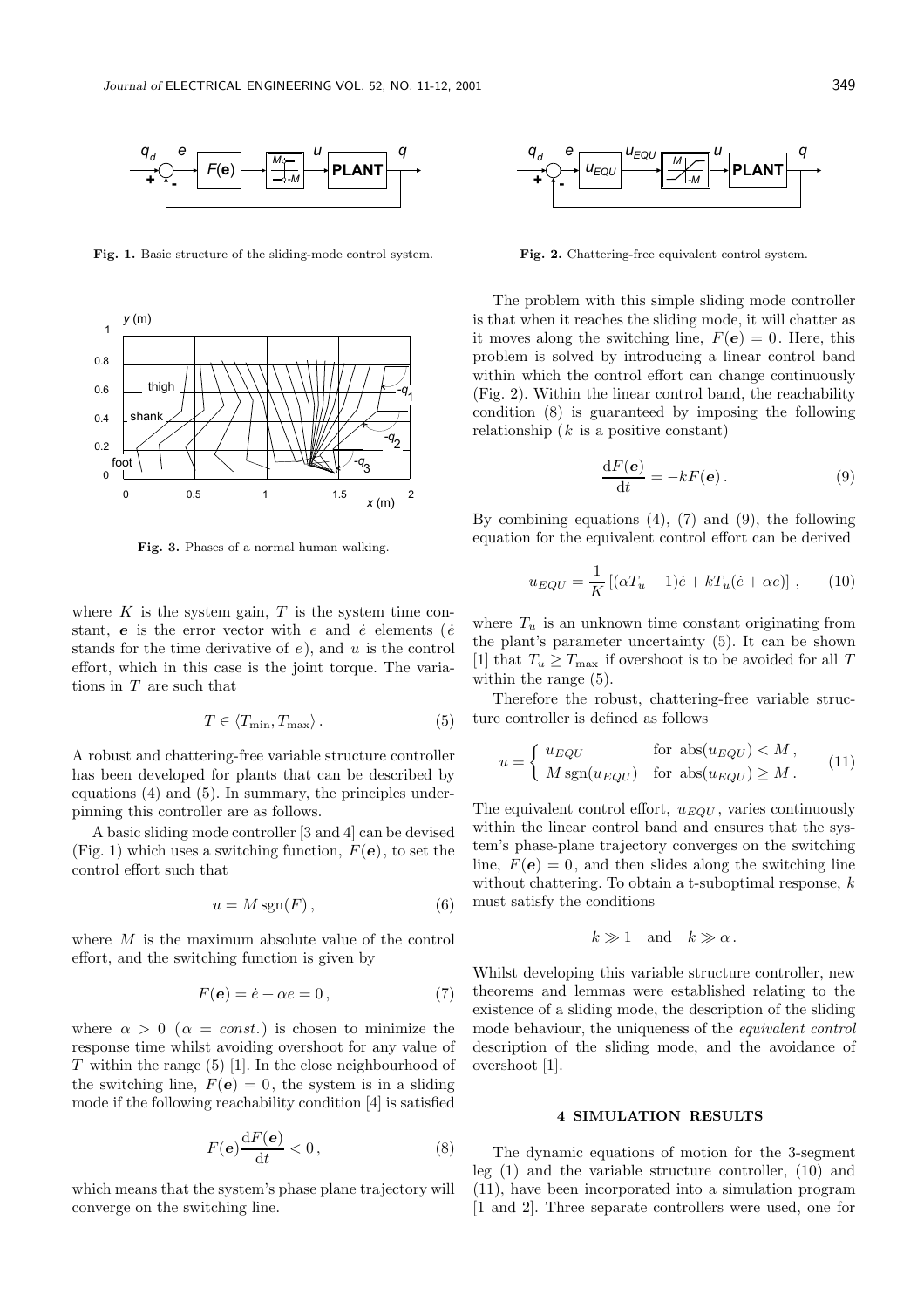

Fig. 4. The desired  $q_{d1}$  and the actual  $q_1$  trajectories for the thigh.



Fig. 6. The desired  $q_{d3}$  and the actual  $q_3$  trajectories for the foot.



Fig. 8. Typical phase portrait in the error vector plane for the shank

each segment (joint motor). The simulation program has been used to simulate the controller's ability to follow a trajectory similar to that of a human leg during normal walking [5] (see Fig. 3).

Figures 4-6 show the desired trajectories and the actual trajectories for the thigh, shank and foot segments. It can be seen that excellent trajectory following is achieved



Fig. 5. The desired  $q_{d2}$  and the actual  $q_2$  trajectories for the shank.



Fig. 7. Typical phase portrait in the error vector plane for the thigh



Fig. 9. Typical phase portrait in the error vector plane for the foot

provided that the set-point values are updated rapidly enough. In other words, the trajectories must be described by a series of desired positions that are sufficiently close in time. In this case, the set-points were updated every 0.0145 seconds.

Figures 7–9 illustrate a typical phase portrait between two set-points in the error vector plane for the hip, knee and ankle joints respectively. In this case, the correspond